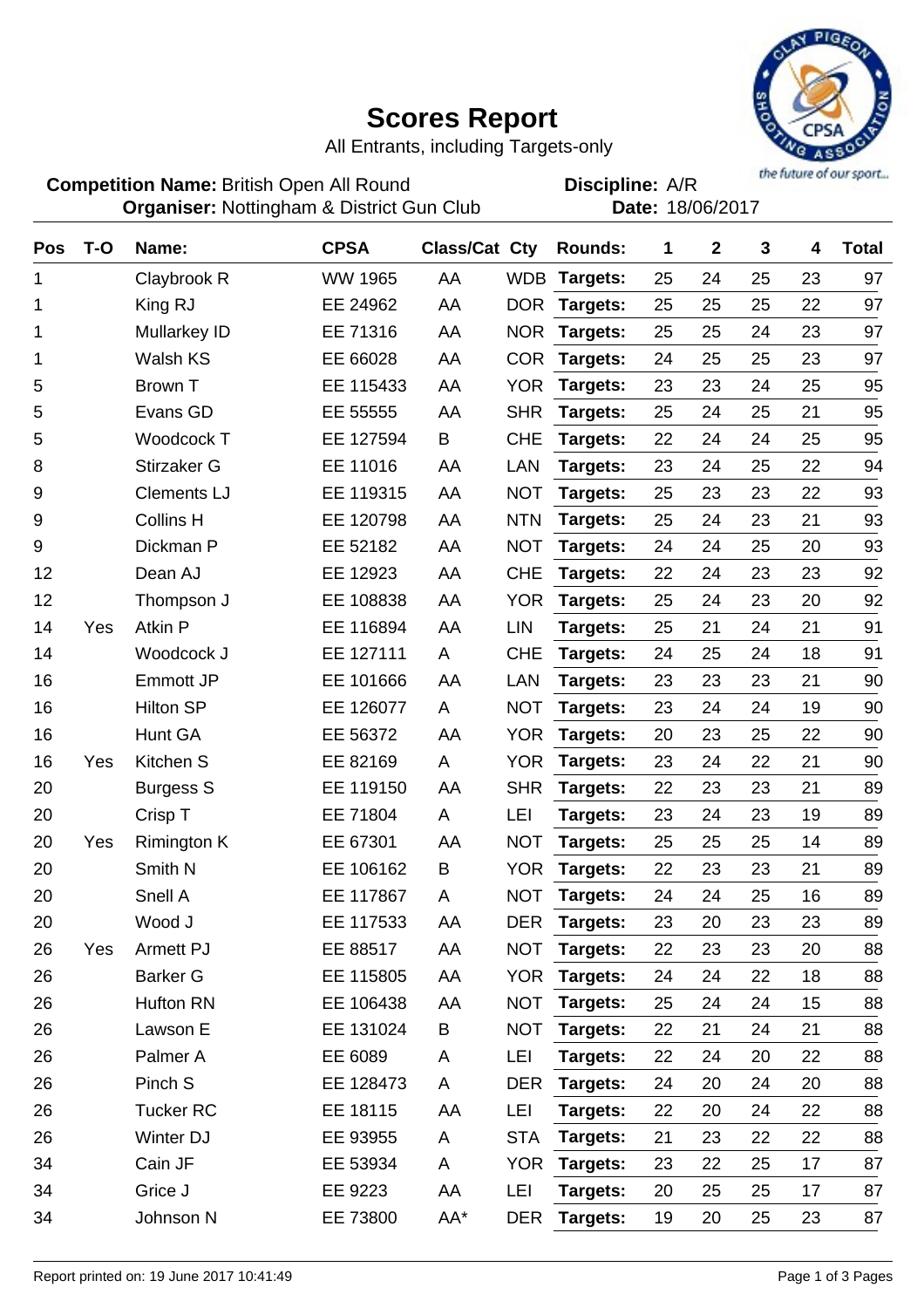## **Scores Report**



All Entrants, including Targets-only

**Competition Name:** British Open All Round **Competition Name:** A/R **Organiser:** Nottingham & District Gun Club **Date: 18/06/2017** 

**Discipline:**

| Pos | $T-O$ | Name:                | <b>CPSA</b> | <b>Class/Cat Cty</b> |            | Rounds:      | 1  | $\mathbf 2$ | $\mathbf{3}$ | 4  | <b>Total</b> |
|-----|-------|----------------------|-------------|----------------------|------------|--------------|----|-------------|--------------|----|--------------|
| 34  | Yes   | Kitchen CL           | EE 118936   | B                    | <b>YOR</b> | Targets:     | 22 | 22          | 24           | 19 | 87           |
| 34  |       | Mckenzie R           | EE 112575   | A                    | <b>NOT</b> | Targets:     | 24 | 21          | 24           | 18 | 87           |
| 34  |       | Shanks L             | EE 122885   | B                    | <b>SUX</b> | Targets:     | 23 | 22          | 24           | 18 | 87           |
| 34  |       | Snape DM             | EE 42934    | AA                   | LAN        | Targets:     | 22 | 25          | 23           | 17 | 87           |
| 34  |       | <b>Walmsley M</b>    | EE 128767   | A                    | <b>STA</b> | Targets:     | 22 | 22          | 24           | 19 | 87           |
| 42  |       | Cookson L            | EE 117253   | B                    | <b>NTN</b> | Targets:     | 22 | 23          | 25           | 16 | 86           |
| 42  |       | Denoon R             | EE 83413    | Α                    | <b>NOT</b> | Targets:     | 23 | 22          | 22           | 19 | 86           |
| 42  |       | Durkin C             | EE 131952   | A                    | <b>COR</b> | Targets:     | 18 | 23          | 25           | 20 | 86           |
| 42  |       | Jones C              | EE 126835   | AA                   | <b>WAR</b> | Targets:     | 22 | 21          | 23           | 20 | 86           |
| 42  |       | Osborne P            | EE 130791   | B                    | <b>YOR</b> | Targets:     | 22 | 22          | 21           | 21 | 86           |
| 47  |       | Burton J             | EE 119151   | Β                    | <b>SHR</b> | Targets:     | 24 | 21          | 22           | 18 | 85           |
| 47  | Yes   | Cundall R            | EE 104353   | A                    | <b>LIN</b> | Targets:     | 20 | 23          | 24           | 18 | 85           |
| 47  | Yes   | Harvey A             | EE 85130    | AA                   | LIN        | Targets:     | 24 | 18          | 25           | 18 | 85           |
| 47  |       | Thompson A           | EE 109248   | A                    | <b>YOR</b> | Targets:     | 23 | 24          | 24           | 14 | 85           |
| 47  |       | Warner K             | EE 132076   | $A^*$                | <b>NOT</b> | Targets:     | 24 | 24          | 18           | 19 | 85           |
| 52  |       | Grayson D            | EE 119964   | AA                   | <b>YOR</b> | Targets:     | 22 | 23          | 23           | 16 | 84           |
| 52  |       | Hilton J             | EE 126109   | B                    | <b>NOT</b> | Targets:     | 22 | 21          | 22           | 19 | 84           |
| 52  |       | <b>Watkinson D</b>   | EE 127060   | A                    | <b>NOT</b> | Targets:     | 23 | 22          | 21           | 18 | 84           |
| 55  |       | Hancock P            | EE 109234   | A                    | <b>YOR</b> | Targets:     | 21 | 24          | 22           | 16 | 83           |
| 55  |       | Mckenzie J           | EE 112574   | A                    | <b>NOT</b> | Targets:     | 24 | 19          | 21           | 19 | 83           |
| 55  |       | Poulter <sub>S</sub> | EE 113474   | AA*                  | <b>DER</b> | Targets:     | 22 | 20          | 24           | 17 | 83           |
| 58  | Yes   | <b>Blackbourn AL</b> | EE 73216    | A                    | LIN        | Targets:     | 20 | 19          | 24           | 19 | 82           |
| 58  | Yes   | <b>Bright K</b>      | EE 124358   | A                    | <b>IOW</b> | Targets:     | 25 | 18          | 21           | 18 | 82           |
| 58  |       | Jones M              | EE 127751   | C                    |            | WAR Targets: | 19 | 19          | 24           | 20 | 82           |
| 58  |       | Peacock AP           | EE 93571    | Α                    | <b>YOR</b> | Targets:     | 18 | 21          | 23           | 20 | 82           |
| 58  | Yes   | <b>Priestley G</b>   | EE 72760    | A                    |            | YOR Targets: | 21 | 23          | 22           | 16 | 82           |
| 58  |       | Tristram T           | EE 130851   | B                    | <b>NOT</b> | Targets:     | 22 | 22          | 23           | 15 | 82           |
| 64  |       | Brown R              | EE 125344   | $\mathsf C$          | <b>YOR</b> | Targets:     | 23 | 21          | 21           | 16 | 81           |
| 64  |       | Stubbins B           | EE 101208   | A                    | <b>DER</b> | Targets:     | 23 | 23          | 20           | 15 | 81           |
| 66  | Yes   | Brown PK             | EE 88592    | B                    | <b>NOT</b> | Targets:     | 23 | 16          | 22           | 19 | 80           |
| 66  |       | Durow SJ             | EE 74058    | Α                    | <b>NOT</b> | Targets:     | 22 | 21          | 21           | 16 | 80           |
| 66  |       | Meachen S            | EE 131966   | B                    | <b>YOR</b> | Targets:     | 21 | 20          | 18           | 21 | 80           |
| 66  |       | <b>Tippett S</b>     | EE 89718    | A                    | <b>GLO</b> | Targets:     | 21 | 18          | 22           | 19 | 80           |
| 70  | Yes   | <b>Crowther S</b>    | EE 103291   | A                    | <b>DER</b> | Targets:     | 16 | 22          | 23           | 18 | 79           |
| 71  | Yes   | <b>BURNETT J</b>     | dp2         | B*                   | <b>NOT</b> | Targets:     | 21 | 18          | 17           | 22 | 78           |
| 71  |       | Lidbetter D          | EE 131705   | В                    |            | SOM Targets: | 20 | 21          | 19           | 18 | 78           |